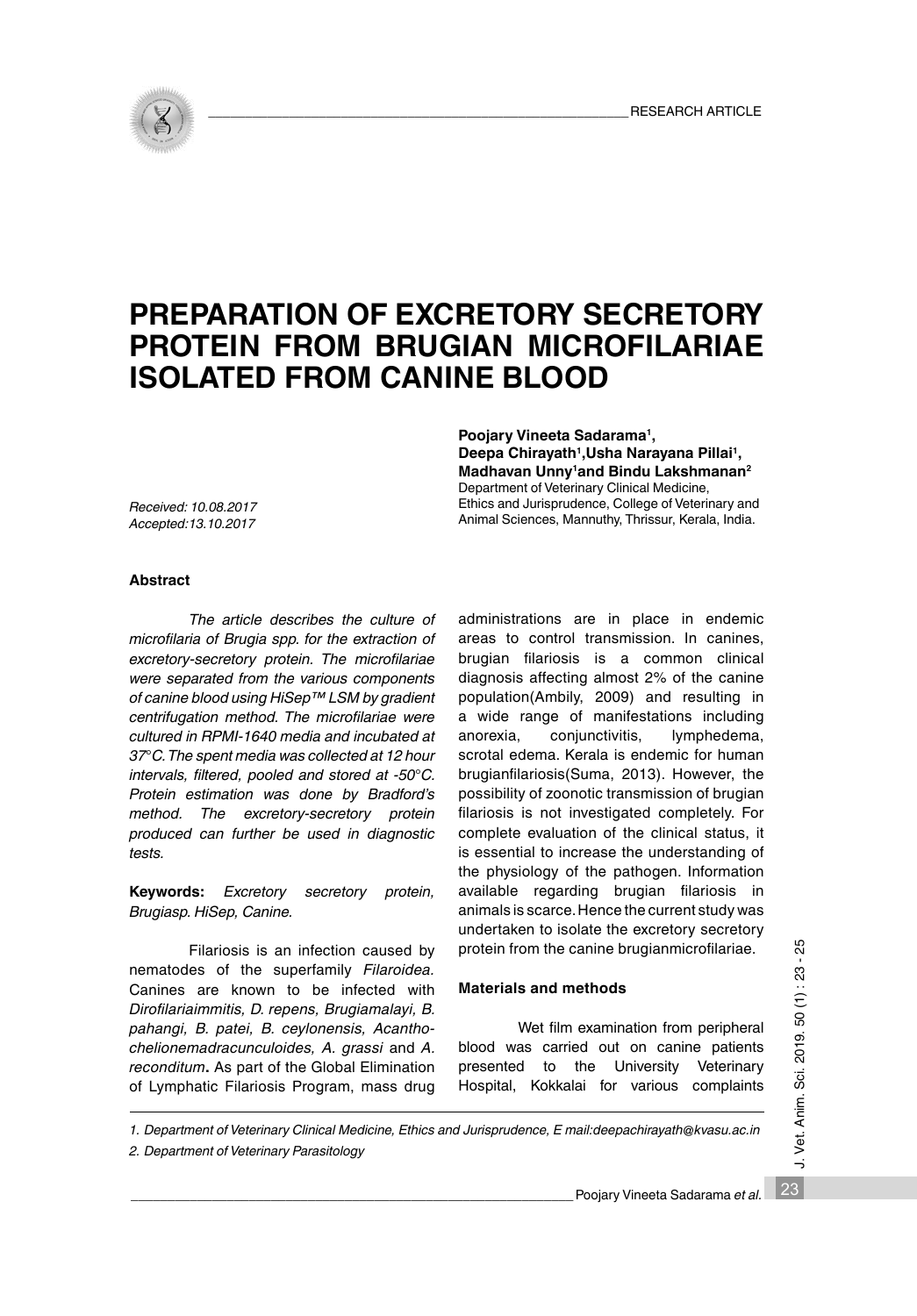and general check-up or vaccination. Blood smear examination was carried out for animals which were found to be positive for moving microfilariae more than 2 per field. On basis of Giemsa staining (Chirayath, 2015) and acid phosphatase staining (Chalifouxand Hunt, 1971) 15-30ml blood was collected from cases that were positive for brugian microfilariae, in EDTA. Blood was used for isolation of microfilaria.

#### *Isolation of microfilaria*

The collected blood was diluted with phosphate buffer saline (PBS) in the ratio of 1:1. Three milliliters of Hisep*™*LSM was placed in a 15 ml centrifuge tube (Beena, 2010). The diluted blood of a total volume of 12ml was layered over it. The tubes were placed in a fixed angle rotor centrifuge without brakes which was set at 400g for 30minutes at room temperature. The solution had separated into 4 layers. The top most layer contained plasma and thrombocytes. The next layer constituted of mononuclear cells and appeared hazy white. The third layer contained HiSep*™*LSM with microfilariae. The last layer had sedimented erythrocytes with a smaller percentage of microfilariae. All the layers were pippeted out individually. The layer containing HiSep*™* LSM and microfilaria was suspended in PBS and centrifuged again at 400g for 5 minutes. The supernatant was discarded and the microfilarial pellet was resuspended in PBS and centrifuged with the above conditions. This wash was repeated with PBS once and a final wash with RPMI-1640 was done. A clear pellet of microfilaria free of erythrocytes was obtained.

#### *Culture and extraction of protein*

Following aseptic practices, the pellet was resuspended in RPMI-1640 media (containing 10mM HEPES buffer, 2mM L-glutamine, 4.5g glucose/l) and supplemented with 2g sodium bicarbonate. An antibioticantimycotic solution containing 100 µg/ml streptomycin, 100U/ml penicillin and 0.25 µg/ ml amphotericin B was added to every ml of the media. The pH of the media was 7.2- 7.4. Eight milliliters of the solution was placed in a 100ml conical flask with a stopper in an incubator at 37 *°*C. The culture was examined every 12 hours for the viability of the microfilaria and live microfilaria was inoculated into fresh media. The spent media was collected every 12 hours by centrifugation of the media. The supernatant was filtered through a 0.22um filter unit and stored at -50 *°*C. Spent media from several cultures were pooled and then filtered through Amicon® Ultra- 15 3kDa cutoff centrifugation units. The supernatant was stored at -50 *°*C. The protein concentration was determined by Bradford's assay.

#### **Results & Discussion**

 The microfilariae pellet from 6 ml of undiluted blood gave an average of 25,000 microfilariae which was resuspended in 5-8ml of RPMI-1640. The microfilaria stayed alive for 26-36 hours at the conditions mentioned. Excretory secretory protein concentration was 435µg/ml as estimated by Bradford's method.

 The filarids of the *Brugia spp*. reside in the lymphatics and the microfilariae circulate in blood. The most basic method for detection of the microfilariae is by examination of wet film from the peripheral blood. Staining of this further helps identify the species of microfilariae based on variations in the staining pattern. HiSep*™* LSM is an iso-osmotic, low viscosity medium containing polysucrose and sodium diatrizoate, adjusted to a density of  $1.0770 \pm$ 0.0010 g/ml. It is routinely used for the isolation of mononuclear cells and lymphocytes from defibrinatedEDTA or heparin treated blood. Its composition is similar to that of Ficoll-Hypaque and both are available at various densities.

Rosewell Park Memorial Institute (RPMI) media are a series of media developed by Moore e*t al.*(1997) for the culture of neoplastic cells in vitro. RPMI-1640 is used for a wide range of cell lines. It is the media of choice for the growth of microfilaria and is usually substituted with glucose, L- glutamine and sodium bicarbonate. Serum substitutes are not used since they interfere with the protein assays. Use of CO<sub>2</sub> incubators was associated with longer viability of microfilariae. Excretory secretory protein constitutes various proteins released from the parasite. Further studies of

 $\overline{24}$